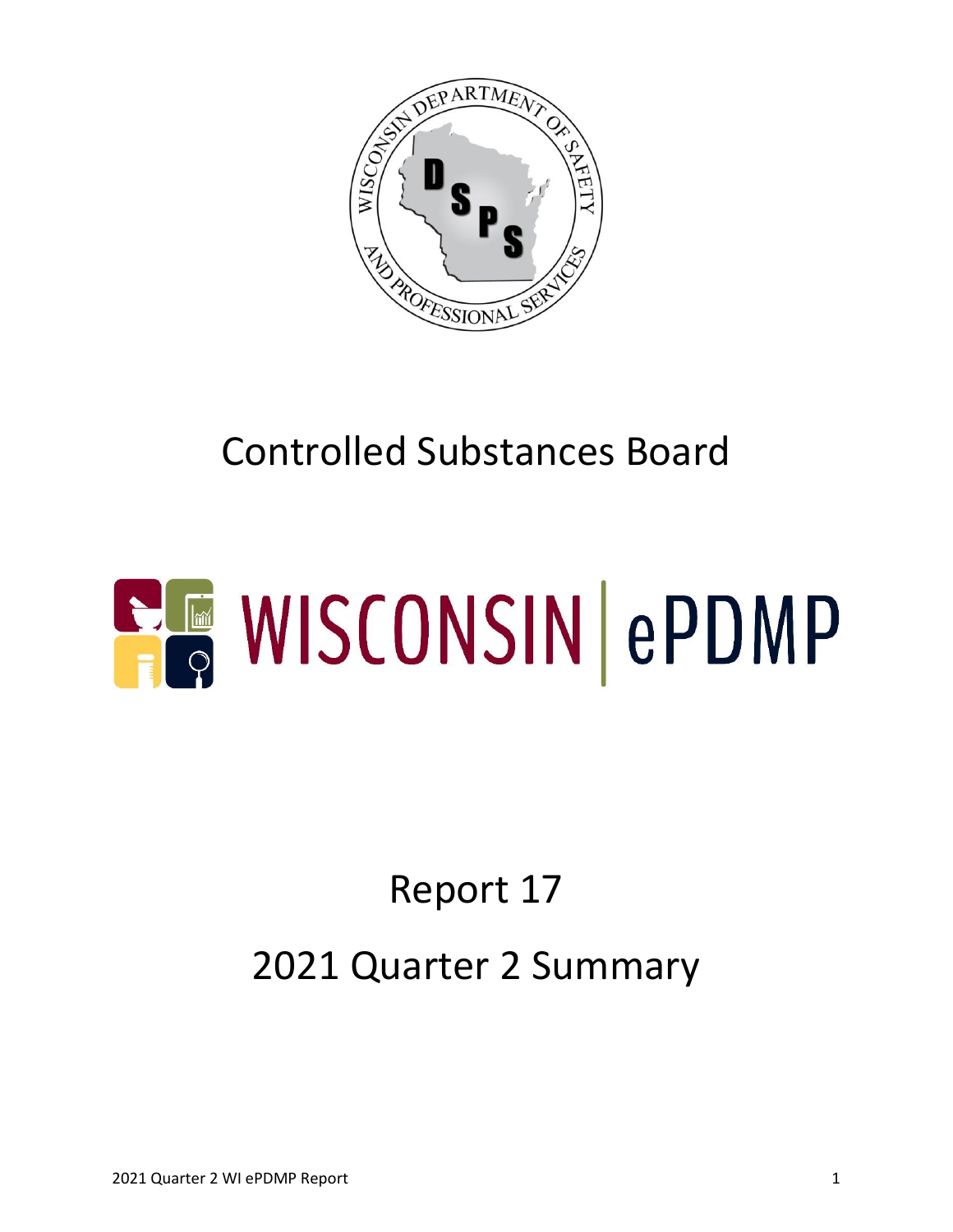#### Contact Information

#### **Wisconsin Controlled Substances Board Chairperson: Doug Englebert**

#### **Members:**

| Englebert, Doug, Chairperson  | Department of Health Services<br><b>Designated Member</b>                            |
|-------------------------------|--------------------------------------------------------------------------------------|
| Bloom, Alan, Vice Chairperson | Pharmacologist                                                                       |
| Bellay, Yvonne M., Secretary  | Department of Agriculture, Trade and Consumer Protection<br><b>Designated Member</b> |
| Barman, Subhadeep             | Psychiatrist                                                                         |
| Ferguson, Kris                | <b>Medical Examining Board Representative</b>                                        |
| Kallio, Peter J.              | <b>Board of Nursing Representative</b>                                               |
| Kaske, Herbert M.             | Dentistry Examining Board Representative                                             |
| Koresch, Sandy M.             | <b>Attorney General Designee</b>                                                     |
| Weitekamp, John G.            | <b>Pharmacy Examining Board Representative</b>                                       |

#### **Wisconsin Department of Safety and Professional Services**

4822 Madison Yards Way Madison, WI 53705 608-266-2112 [DSPS@wisconsin.gov](mailto:DSPS@wisconsin.gov) Website[: https://dsps.wi.gov](https://dsps.wi.gov/)

#### **Wisconsin Prescription Drug Monitoring Program**

[PDMP@wisconsin.gov](mailto:PDMP@wisconsin.gov) 608-266-0011 Website[: https://pdmp.wi.gov/](https://pdmp.wi.gov/)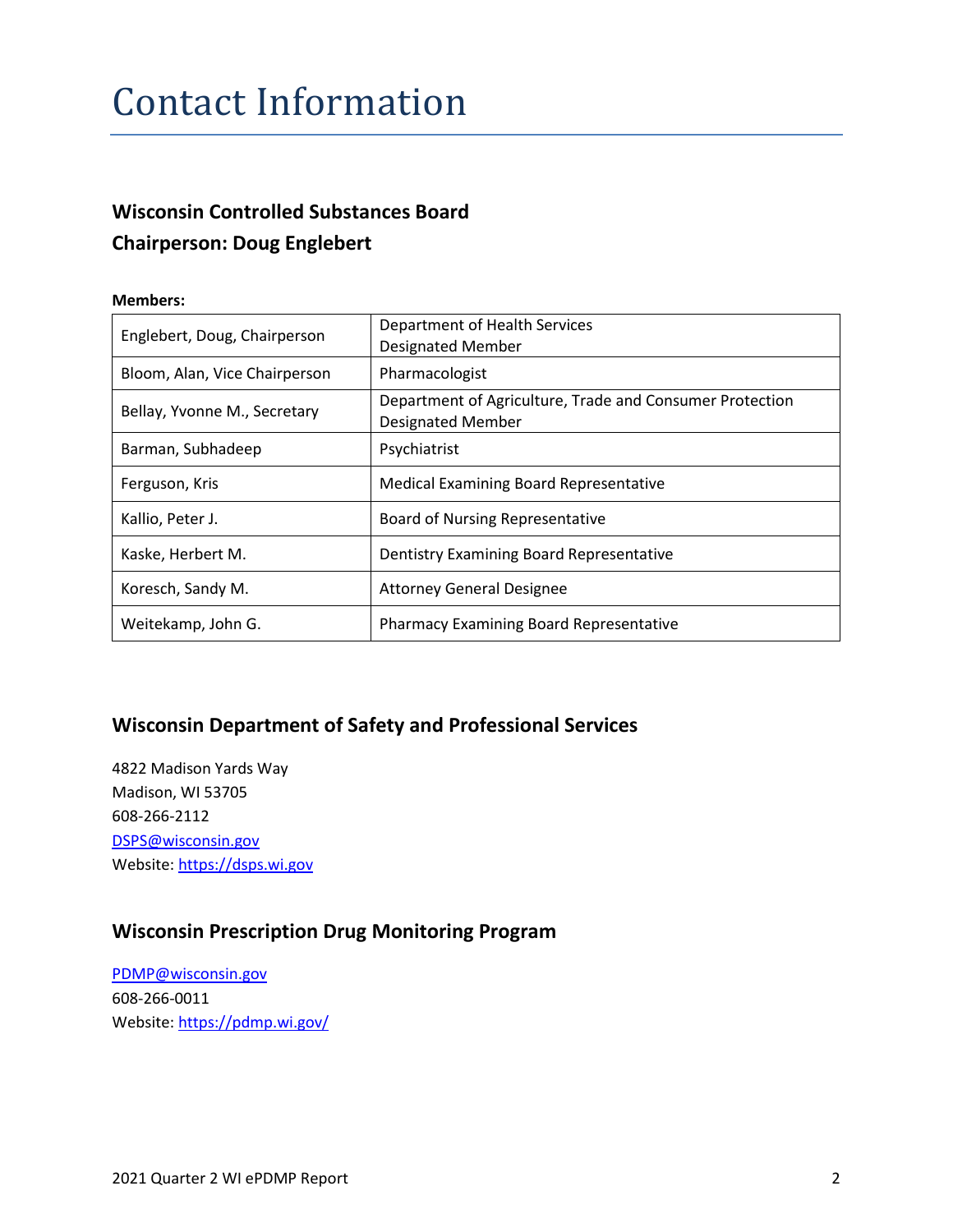## **Table of Contents**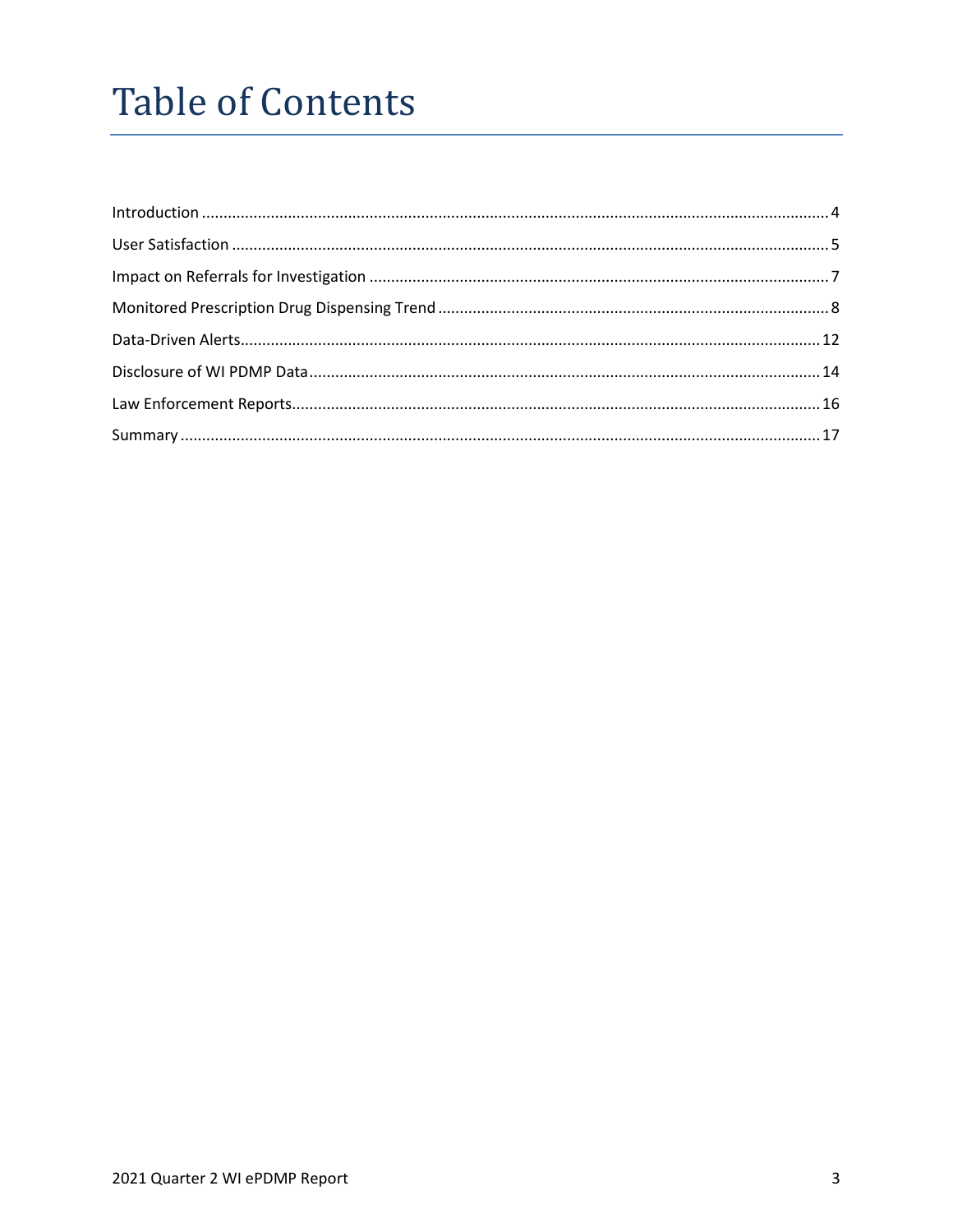## <span id="page-3-0"></span>Introduction

This report is being provided pursuant to ss.  $961.385(5) - (6)$ , Wis. Stats., which requires the Controlled Substances Board (CSB) to submit a quarterly report to the Wisconsin Department of Safety and Professional Services (DSPS) about the Wisconsin Prescription Drug Monitoring Program (WI PDMP). This report is intended to satisfy that requirement for the second quarter of 2021 and will primarily focus on analysis of PDMP data from Q2 2021 and the preceding 12 months. For annual analysis of the WI PDMP from 2015 through 2020, see the Q4 2020 report found at [https://dsps.wi.gov/Pages/BoardsCouncils/CSB/Reports.aspx.](https://dsps.wi.gov/Pages/BoardsCouncils/CSB/Reports.aspx)

The WI PDMP was first deployed in June 2013. It is administered by DSPS pursuant to the regulations and policies established by the CSB. An enhanced system, the WI ePDMP, was launched in January 2017, allowing the WI PDMP to become a multi-faceted tool in Wisconsin's efforts to address prescription drug abuse, misuse, and diversion through clinical decision support, prescribing practice assessment, communication among disciplines, and public health surveillance. Effective April 1, 2017, prescribers are required to check the WI ePDMP prior to issuing a prescription order for a monitored prescription drug, defined as controlled substance prescription drugs in Schedules II-V.

The WI ePDMP Public Statistics Dashboard [\(https://pdmp.wi.gov/statistics\)](https://pdmp.wi.gov/statistics) provides interactive data visualizations for much of the data contained in this report, including county-level data for many of the charts.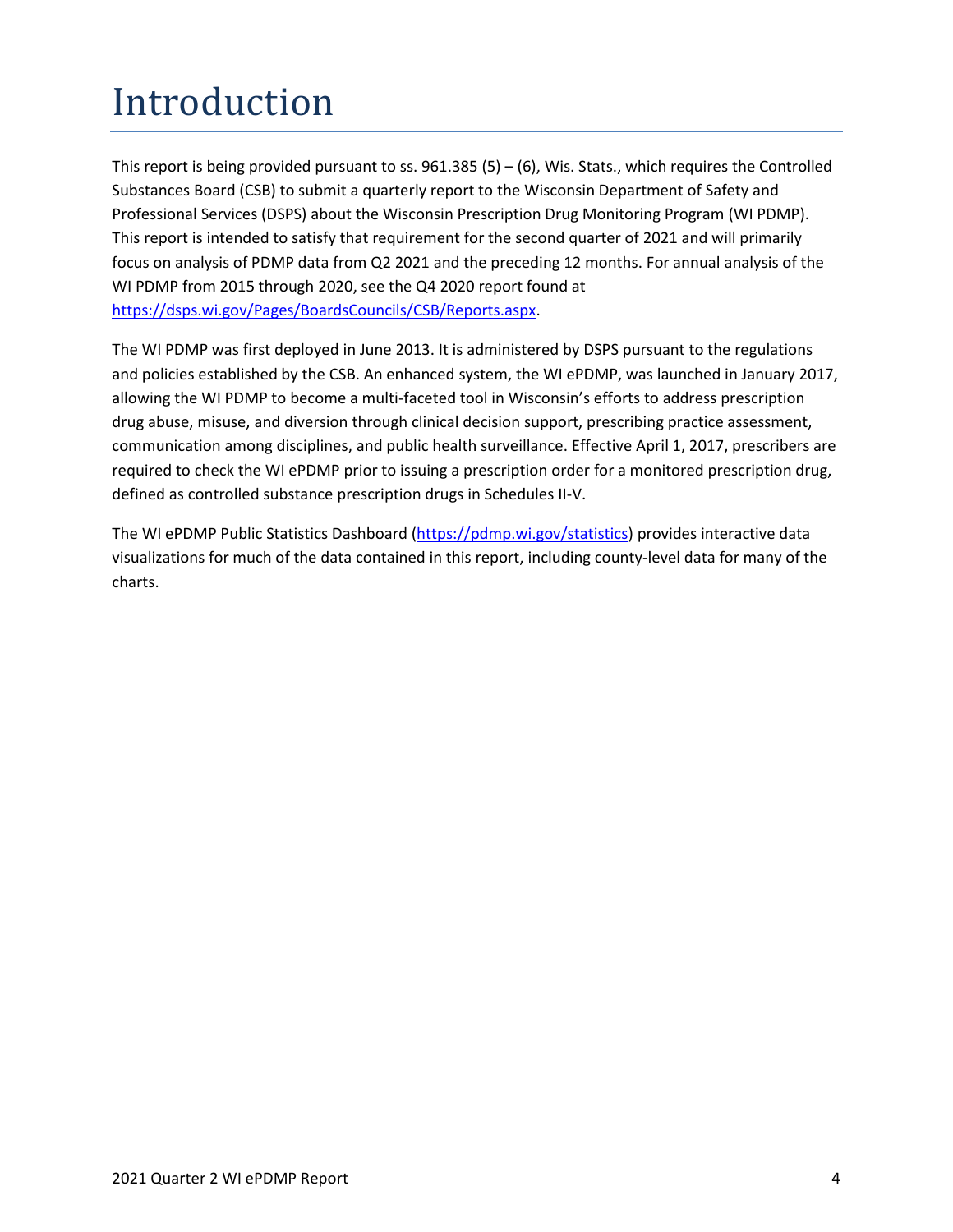## <span id="page-4-0"></span>User Satisfaction

DSPS conducted a survey of WI ePDMP users in June 2021 to measure user satisfaction and inform current and future system enhancements. The survey was sent to approximately 800 randomly selected users out of nearly 26,000 ePDMP users who were identified as "active," or users who had logged into the ePDMP in the past twenty-four months. A total of fifty-nine complete responses were collected between June 15 and July 7, 2021. Ninety percent of respondents were Healthcare Professionals, including Prescribers (61%), Pharmacists (15%), Delegates (11%), and Non-Prescribers (7%). The remaining ten percent of respondents were Pharmacies, Submitters, Law Enforcement, Government Employees, and Medical Examiner/Coroners.

The survey indicates that most users are satisfied with the WI ePDMP. Eighty-five percent of respondents reported overall satisfaction with the WI ePDMP, providing responses of either "Satisfied" or "Very Satisfied." Satisfaction increased to 96% for respondents who have the option to access the ePDMP via an Electronic Health Record (EHR) interface.

Among the functionalities available to different types of users, 82% of respondents were "Extremely or Very Satisfied" with "Querying Patient History" followed by "Account Registration" with 69% "Extremely or Very Satisfied." (Figure 1). Seventy-seven percent of respondents acknowledged "Patient History Details" as "Extremely or Very Useful" in informing their work and 62% rated "Alerts" on patient reports as "Extremely or Very Useful" (Figure 2).

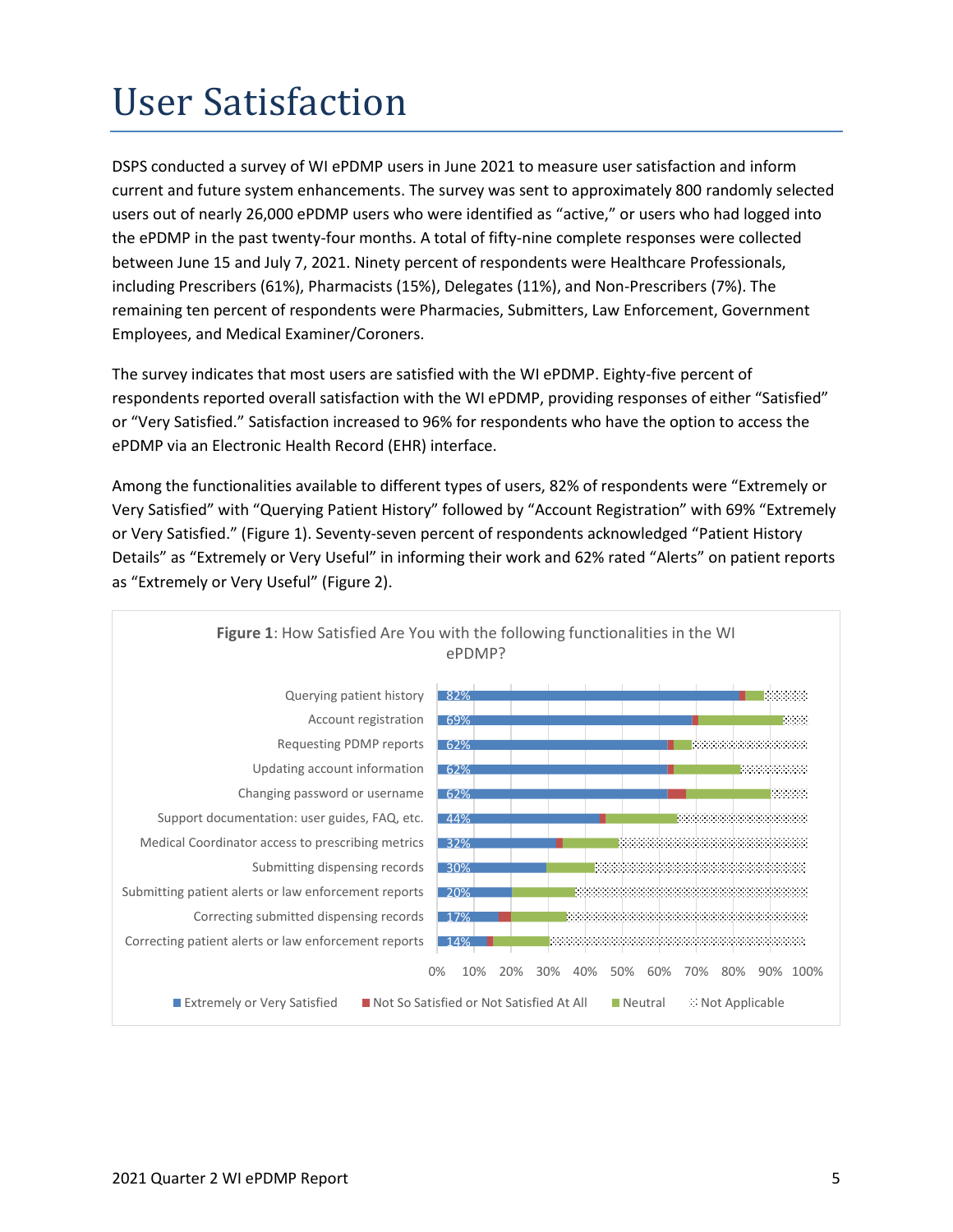

User feedback continues to be utilized throughout the development process to ensure enhancements meet the needs of WI ePDMP users. In addition to the most recent survey, two user focus group sessions were conducted in recent months and PDMP Roundtables are being organized to engage local community members and stakeholders.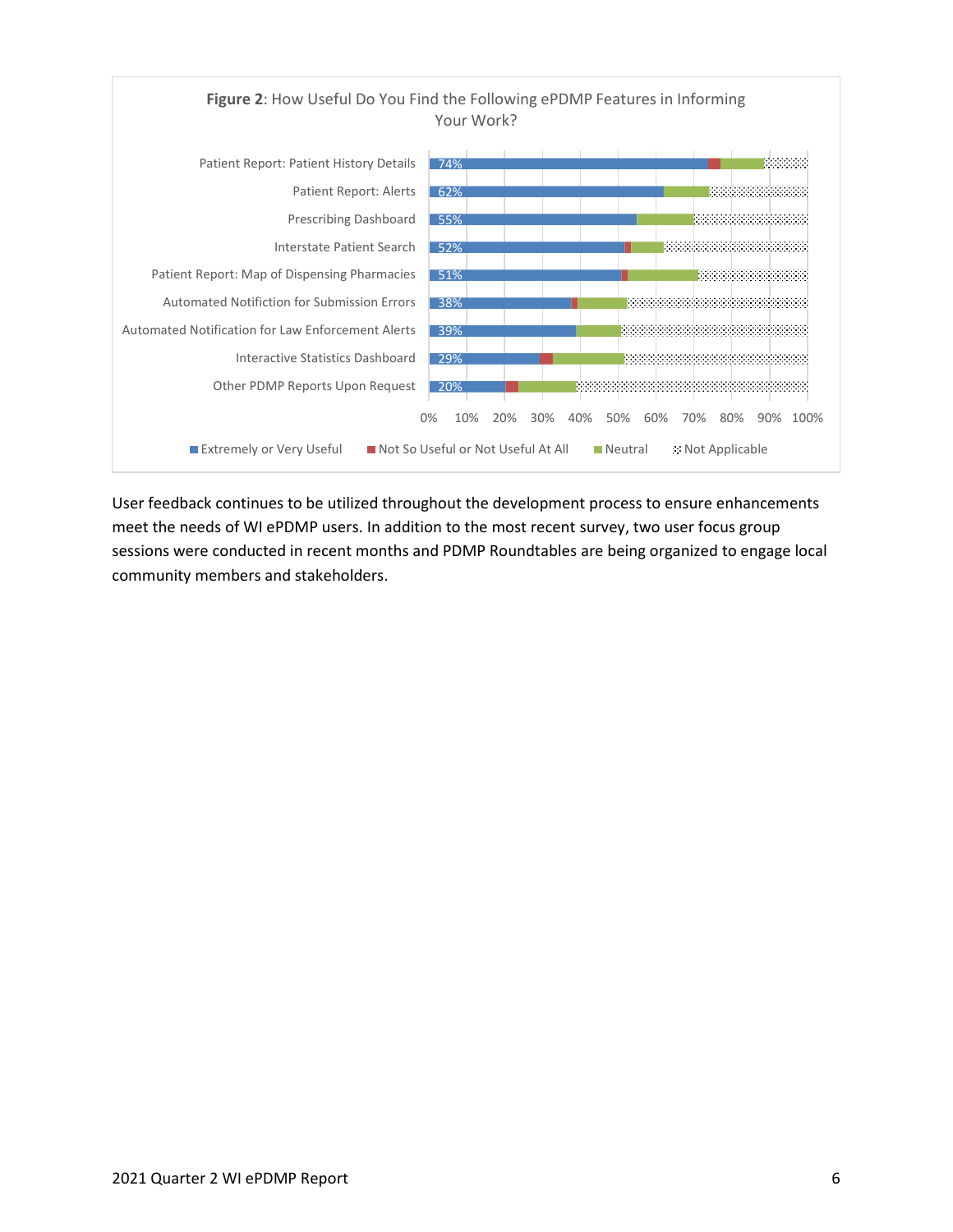## <span id="page-6-0"></span>Impact on Referrals for Investigation

Pursuant to s. 961.385 (2) (f) and (3) (c), Wis. Stats., the CSB may disclose PDMP data to a licensing or regulatory board and refer for discipline a pharmacist, pharmacy, or practitioner who fails to comply with the rules of the Prescription Drug Monitoring Program or if circumstances indicate suspicious or critically dangerous conduct or practices of a pharmacy, pharmacist, practitioner, or patient. In 2018, the CSB Referral Criteria Workgroup was formed to develop recommendations for how the CSB could define suspicious or critically dangerous conduct or practices.

Based on the initial recommendations, the Wisconsin Medical Examining Board (MEB), Dentistry Examining Board (DEB), and Board of Nursing (BON) received summaries of the PDMP dispensing data specific to their professions at their meetings in the fall of 2018. Based on the data presented, the following actions occurred:

- The top seven physician (MD/DO) prescribers and the top seven physician assistant (PA) prescribers, based on opioid dispensing volume, were referred to the MEB.
- The top four dentistry prescribers, based on opioid dispensing volume, were referred to the DEB. An additional 12 dentistry prescribers were referred from the highest 1% of opioid prescribers for the profession for having written prescriptions for over three days without any indication of use of the WI ePDMP.
- The top four Advanced Practice Nurse Prescribers (APNP), based on opioid dispensing volume, were referred to the BON. The BON requested additional targeted outreach to over 800 APNPs who had an estimated WI ePDMP usage of less than 50% in an effort to educate these prescribers about the requirement to use the PDMP, as well as the tools available in the PDMP that can help promote safe prescribing practices.

Due to the pandemic, the Workgroup was only able to meet once in 2020. The Workgroup plans to resume in fall 2021 and continue to refine the process for using PDMP data to proactively monitor licensees and their prescribing practices for suspicious or critically dangerous conduct or practices and to determine when such activity should result in a referral to the appropriate examining board. Results of the current investigations will also be used by the CSB Referral Criteria Workgroup to guide the process of proactive monitoring and referrals.

Additionally, the CSB conducts audits of dispenser requirements with the requirement to submit dispensing data to the WI ePDMP. Targeted outreach efforts are made after each audit in an attempt to bring all non-exempt licensed pharmacies into compliance with the requirement to submit and correct dispensing data. Pharmacies that appear to remain out of compliance after multiple outreach attempts are referred to the Pharmacy Examining Board (PEB). In Q1 2020, 23 pharmacies were identified for referral for possible noncompliance. Due to the pandemic, this was the only dispenser audit conducted in 2020.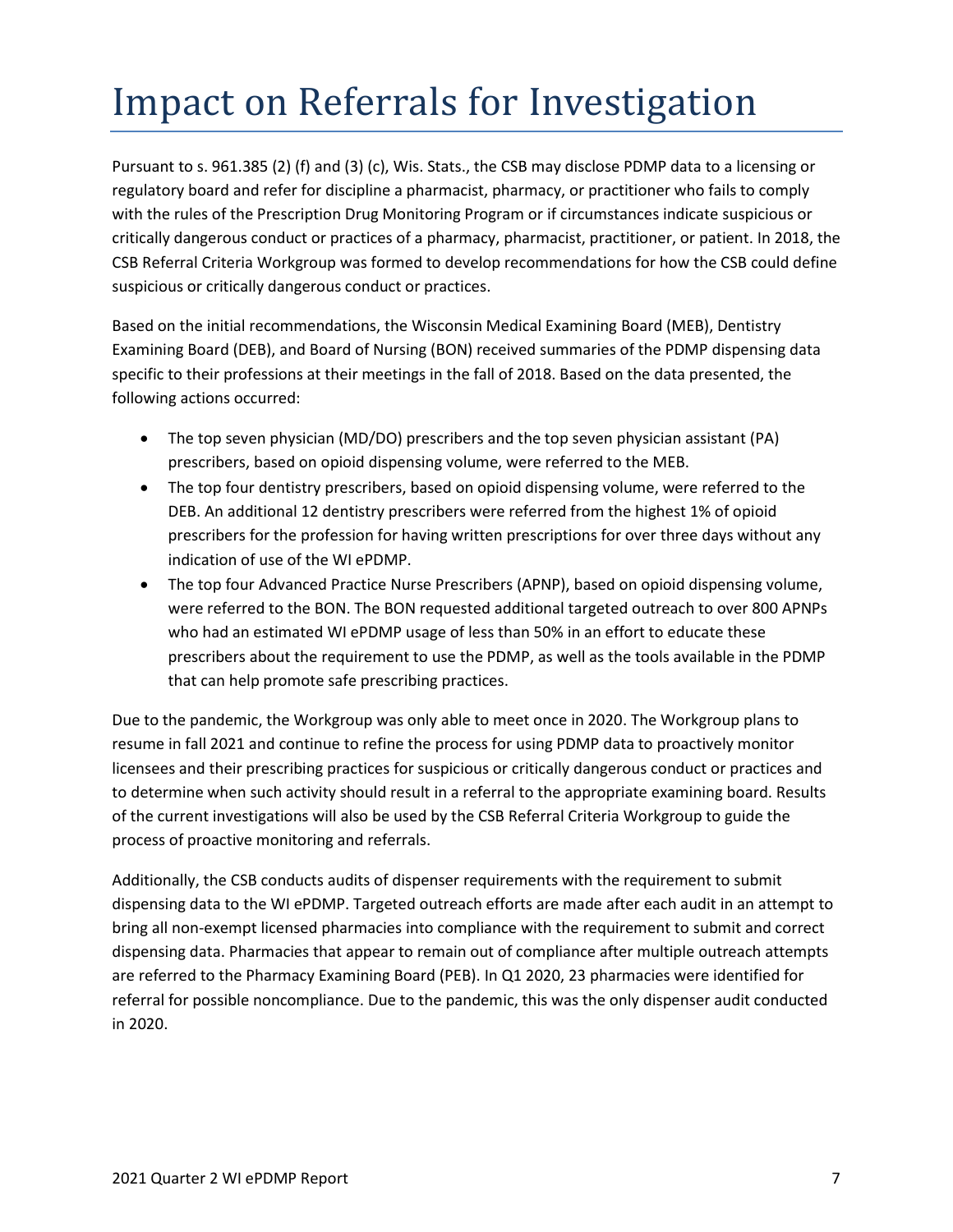#### <span id="page-7-0"></span>Monitored Prescription Drug Dispensing Trend

From Q1 to Q2 2021, the quarterly dispensing of all monitored prescription drugs increased by 2.5%. Compared to the same quarter in 2020, dispensing in Q2 2021 increased by 3.9% (Figure 3).

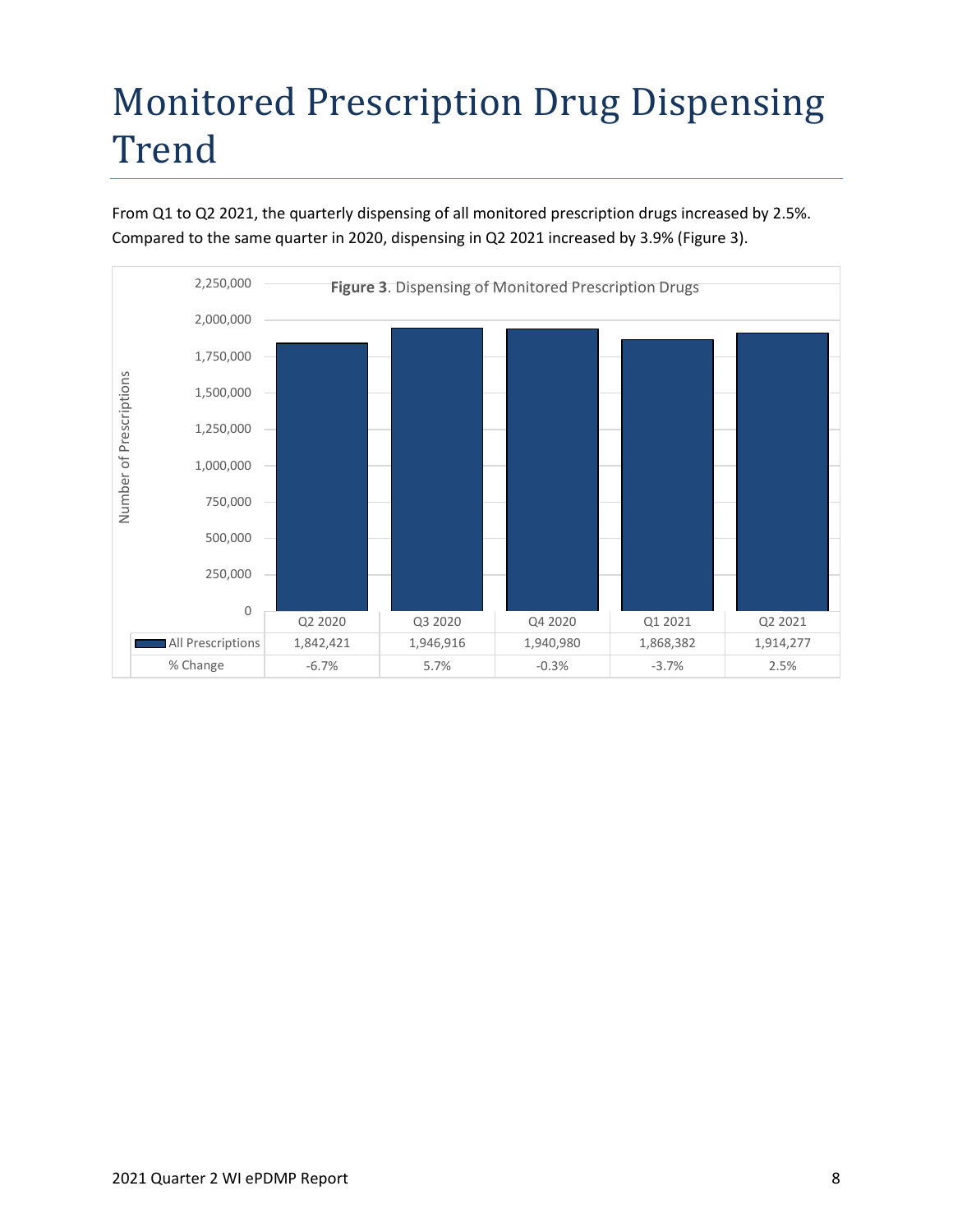

Quarterly data from the ePDMP show that opioid dispensing from Q1 to Q2 2021 increased by 2.6%, and 4.0 % compared to the same quarter in 2020 (Figure 4).

Quarterly dispensing of benzodiazepines from Q1 to Q2 2021 decreased slightly by less than 1% (Figure 5). Q2 dispensing equates to an 3.1% reduction from the dispensing levels of the same quarter in 2020.

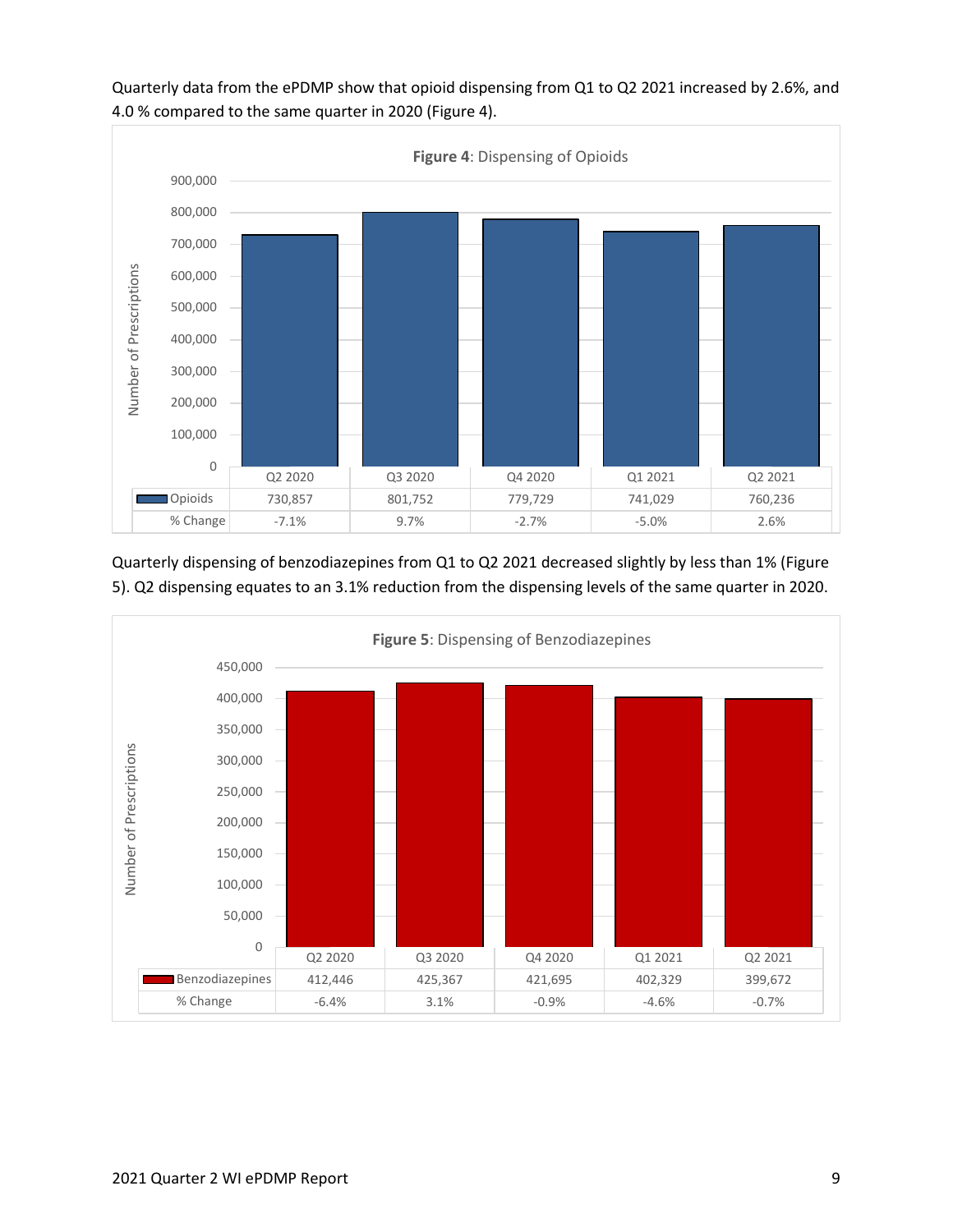

The quarterly dispensing of stimulants increased by 2.7% after a slight decrease from Q4 2020 to Q1 2021. It is a notable 9.8% increase compared to the same quarter period in Q2 2020 (Figure 6).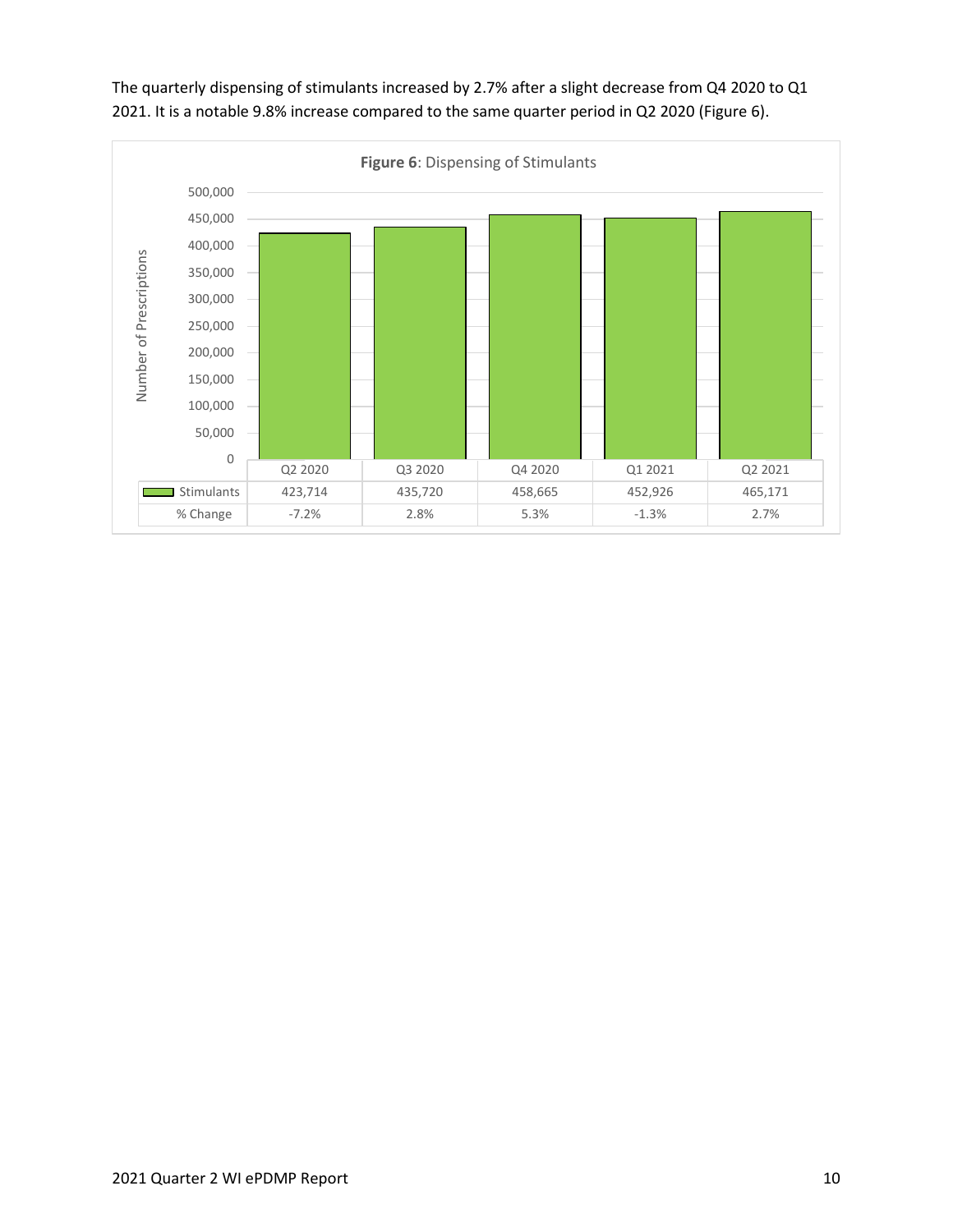#### **Top 15 Dispensed Monitored Prescription Drugs**

Table 1 shows the top 15 most dispensed monitored prescription drugs in Q2 2021 compared to Q1 2020, ranked in order of the number of prescriptions dispensed in Q2 2021. The order of the top 15 drugs dispensed in recent quarters has been consistent overall. The top 15 drugs make up nearly 88% of the dispensing of monitored prescription drugs for any given quarter.

The most dispensed drug Hydrocodone-Acetaminophen has an increase of 2.7%. Among the stimulant classification, the dispensing of Amphetamine-Dextroamphetamine has an increase by 3.8% and Methylphenidate HCl has a slight increase of less than 1%. Most notable increase is observed for Pregabalin that has increased more than 5% from Q1 to Q2 2021.

The dispensing of Buprenorphine HCl-Naloxone HCl Dihydrate remains as the 13th most dispensed monitored prescription drug in Q2 2021. With an increase (3.0%) from Q1, the dispensing bounces back to the level prior to Q1 2021 when the dispensing had a decrease of 3.3% compared to Q4 2020. Buprenorphine HCl-Naloxone HCl Dihydrate is one of the medications commonly used as part of Medication-Assisted Treatment (MAT) for opioid use disorder. Note that the ePDMP statistics do not include dispensing that occurs at most opioid treatment programs due to federal regulation 42 CFR Part 2, which has recently been revised to permit federally funded opioid treatment programs to report dispensing data to state PDMPs pending patient consent and in pursuant to the state statutes. With the Q2 increase, Buprenorphine HCl-Naloxone HCl Dihydrate has an increase of nearly 10% in the past 12 months and a notable 55% increase since Q3 2018, the first quarter when Buprenorphine HCl-Naloxone HCl Dihydrate moved into the top 15 dispensed monitored prescription drugs.

| Table 1: Top 15 Dispensed Monitored Prescription Drug by Dispensing |                                                        |                   |                              |                              |                   |  |  |  |
|---------------------------------------------------------------------|--------------------------------------------------------|-------------------|------------------------------|------------------------------|-------------------|--|--|--|
|                                                                     | <b>Drug Name</b>                                       | <b>Drug Class</b> | Q1 2021<br><b>Dispensing</b> | Q2 2021<br><b>Dispensing</b> | Percent<br>Change |  |  |  |
| $\mathbf{1}$                                                        | Hydrocodone-<br>Acetaminophen                          | Opioid            | 236,512                      | 242,984                      | 2.7%              |  |  |  |
| $\overline{2}$                                                      | Amphetamine-<br>Dextroamphetamine                      | Stimulant         | 207,197                      | 215,016                      | 3.8%              |  |  |  |
| 3                                                                   | <b>Tramadol HCl</b>                                    | Opioid            | 147,343                      | 150,734                      | 2.3%              |  |  |  |
| 4                                                                   | Oxycodone HCl                                          | Benzodiazepine    | 123,244                      | 128,614                      | 4.4%              |  |  |  |
| 5                                                                   | Lorazepam                                              | Benzodiazepine    | 126,835                      | 126,206                      | $-0.5%$           |  |  |  |
| 6                                                                   | Alprazolam                                             | Opioid            | 120,081                      | 118,200                      | $-1.6%$           |  |  |  |
| $\overline{7}$                                                      | Lisdexamfetamine<br>Dimesylate                         | Other             | 106,201                      | 108,773                      | 2.4%              |  |  |  |
| 8                                                                   | Clonazepam                                             | Benzodiazepine    | 107,344                      | 106,830                      | $-0.5%$           |  |  |  |
| 9                                                                   | Methylphenidate HCl                                    | Stimulant         | 99,104                       | 99,893                       | 0.8%              |  |  |  |
| 10                                                                  | Zolpidem Tartrate                                      | Stimulant         | 100,011                      | 99,594                       | $-0.4%$           |  |  |  |
| 11                                                                  | Oxycodone w/<br>Acetaminophen                          | Opioid            | 69,739                       | 70,590                       | 1.2%              |  |  |  |
| 12                                                                  | Pregabalin                                             | Other             | 66,013                       | 69,395                       | 5.1%              |  |  |  |
| 13                                                                  | <b>Buprenorphine HCl-</b><br>Naloxone HCl<br>Dihydrate | Opioid            | 59,296                       | 61,061                       | 3.0%              |  |  |  |
| 14                                                                  | Diazepam                                               | Benzodiazepine    | 41,569                       | 41,828                       | 0.6%              |  |  |  |
| 15                                                                  | Morphine Sulfate                                       | Opioid            | 33,201                       | 33,263                       | 0.2%              |  |  |  |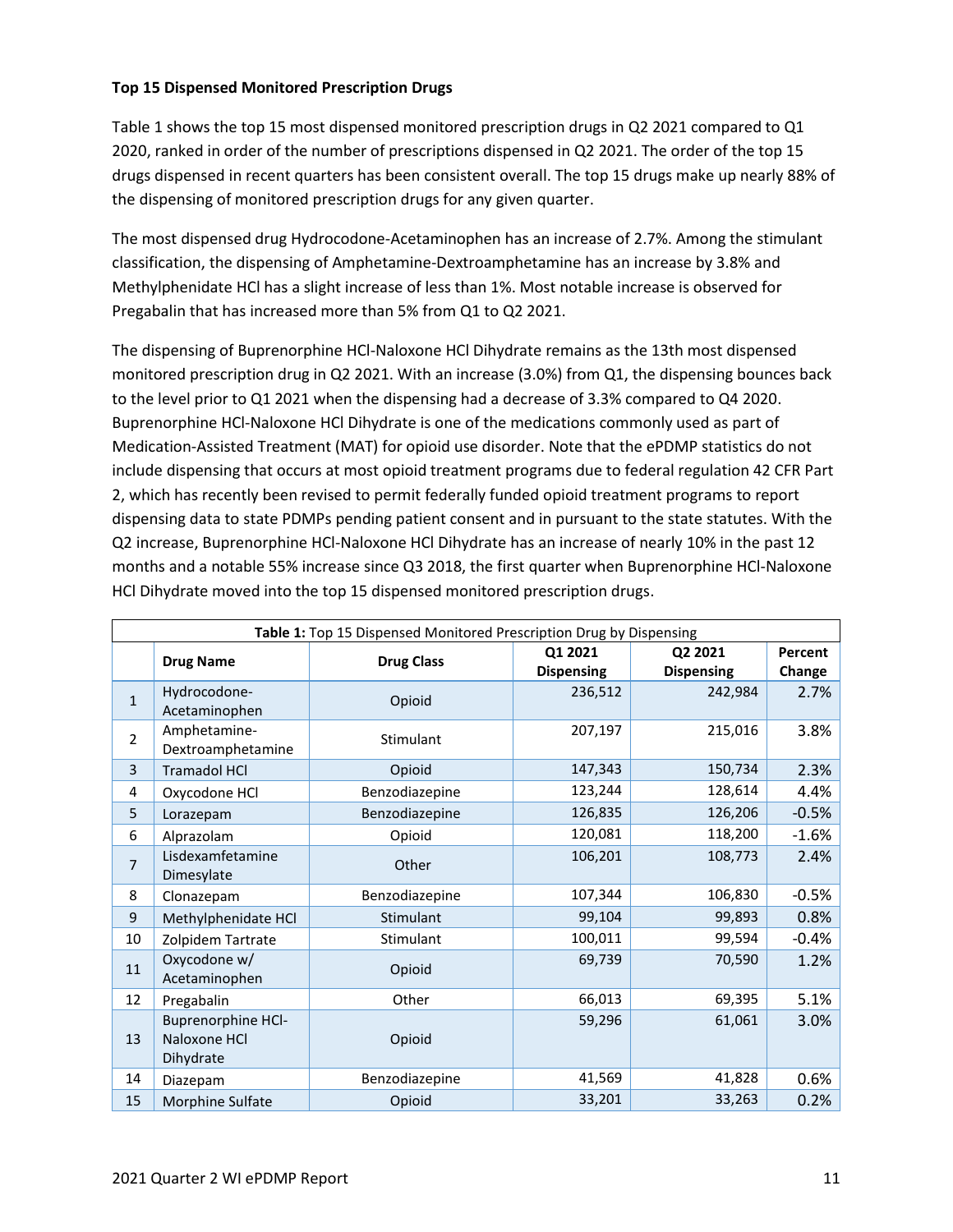### <span id="page-11-0"></span>Data-Driven Alerts

The WI ePDMP application performs sophisticated data analytics on a patient's prescription history to assess the patient's monitored prescription drug history and to alert WI ePDMP users to potential indications of abuse or diversion, such as early refills and multiple prescribers or dispensers, or factors that increase overdose risk, such as high morphine milligram equivalent (MME) doses and overlapping benzodiazepine and opioid prescriptions. Data-driven alerts are presented on the patient report to call attention to specific detail from the dispensing data.

The 6 types of data-driven concerning patient history alerts are:

- 1. *Concurrent Benzodiazepine and Opioid Prescription Alert*, which indicates when a patient's active current prescriptions include both an opioid and a benzodiazepine, a combination that significantly increases the patient's risk of overdose.
- 2. *Long-Term Opioid Therapy with Multiple Prescribers Alert*, which indicates when a patient has been prescribed at least one opioid prescription from two or more prescribers for 90 or more days.
- 3. *High Daily Dose of Opioids Alert*, which indicates when a patient's active current prescriptions are estimated to provide a daily dose of opioids that exceeds 90 MME, thereby increasing the patient's risk of overdose.
- 4. *Early Refill Alert*, which indicates when a patient has refilled a controlled substance prescription two or more days earlier than the expected refill date based on the estimated duration of the prescription calculated and reported by the pharmacy.
- 5. *Multiple Prescribers or Pharmacies Alert*, which indicates that the patient has obtained prescriptions from at least five prescribers or five pharmacies within the previous 90 days. The five prescribers or dispensers may be associated with the same clinic, practice or location, but the WI ePDMP still views them as separate prescribers/dispensers. This alert is not a direct indication of doctor shopping; it is simply a flag for further inspection of the dispensing history.
- 6. *Multiple Same Day Prescriptions Alert*, which indicates when a patient has received the same controlled substance drug from multiple prescribers or pharmacies on the same day.

The quarterly number of concerning patient alerts has a 1.1% increase from Q1 to Q2 2021. The increasing trend of the Early Refill Alert continues (8.9%), whereas High Opioid Daily Dose alert continues to decrease (3.6%). The decreasing trend is also observed for Multiple Prescribers or Pharmacies (0.9%) and Concurrent Benzodiazepine and Opioid Alert (1.1%) from Q1 to Q2 2021.

Among the most frequently occurring alerts, Concurrent Benzodiazepine and Opioid Prescriptions Alert, the number of occurrences in Q2 2021 was 6.2% higher than the same quarter in 2020 and 39.8% lower than the first quarter the alerts were made available to WI ePDMP users in Q1 2017. The rate of occurrence of Long-Term Opioid Therapy Alert in Q2 2021 was 2.4% higher than the same quarter in 2020 and 35.3% lower than the first quarter the alerts were made available to WI ePDMP users in Q1 2017.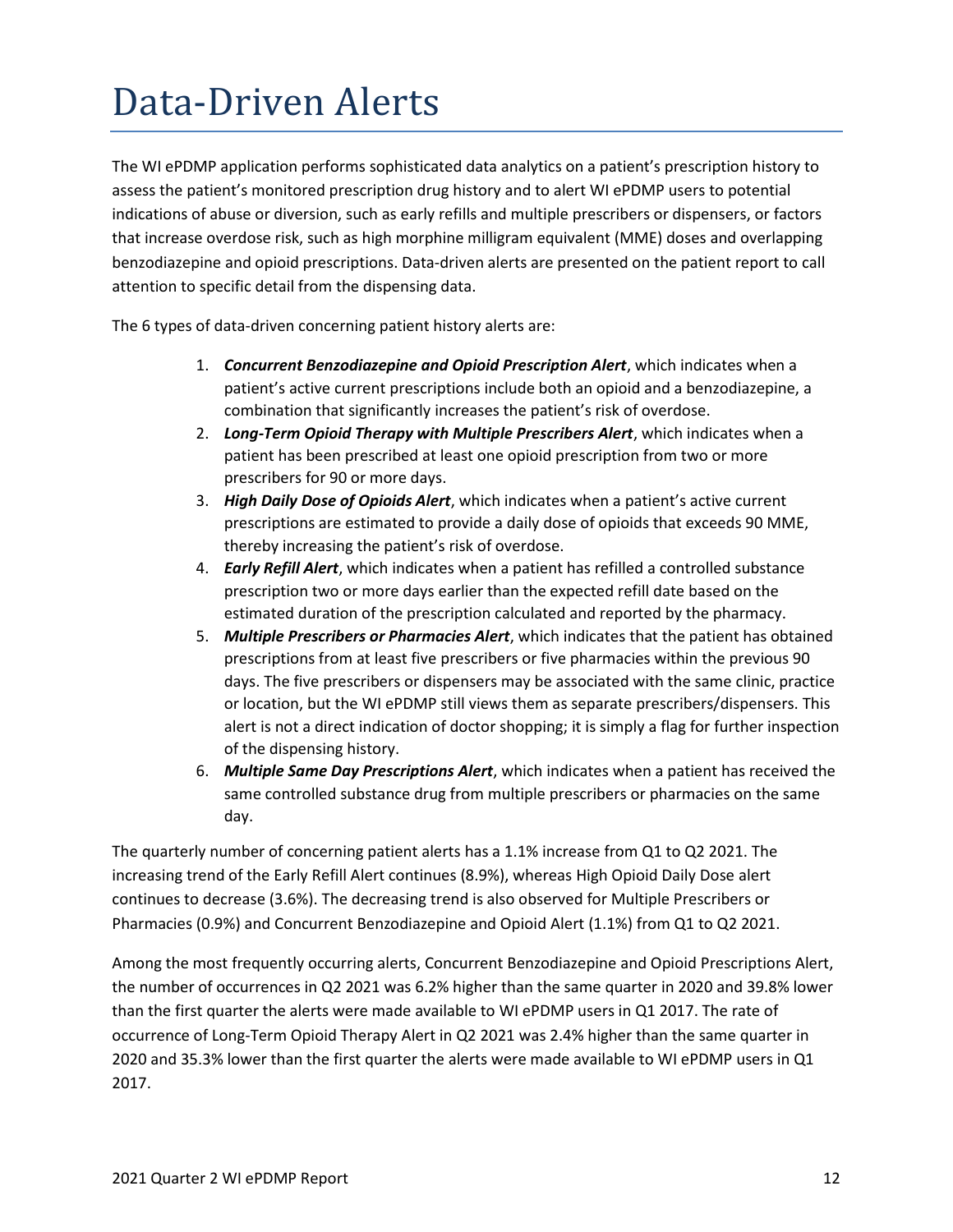See Figure 7 below for details on the overall volume of alerts by alert type since the WI ePDMP was launched in Q1 2017, and Table 2 for the percent changes of all data-driven alert types that occurred from Q1 2017 to Q2 2021.

Values for preceding quarters may be modified after the conclusion of a quarter, based on the duration of prescriptions that bridge quarters, which is why it is important to view the number of occurrences for Q2 2021 not only in relation to the preceding quarter, but also in relation to the same quarter of the previous year, as well as a part of the overall trend compared to the first quarters during which the alerts were presented to WI ePDMP users.



| Table 2. Concerning Patient History Alerts Listed by Volume of Alerts Generated |                                      |         |         |                       |  |  |  |
|---------------------------------------------------------------------------------|--------------------------------------|---------|---------|-----------------------|--|--|--|
|                                                                                 | <b>Alert Type</b>                    | Q1 2017 | Q2 2021 | <b>Percent Change</b> |  |  |  |
| $\mathbf{1}$                                                                    | Concurrent Benzodiazepine and Opioid | 38,446  | 23,149  | $-39.8%$              |  |  |  |
| $\mathfrak{p}$                                                                  | Early Refill                         | 24,354  | 17,178  | $-29.5%$              |  |  |  |
| 3                                                                               | <b>High Opioid Daily Dose</b>        | 40,005  | 15,743  | $-60.6%$              |  |  |  |
| 4                                                                               | Long Term Opioid Therapy             | 34,819  | 22,515  | $-35.3%$              |  |  |  |
| 5                                                                               | Multiple Prescribers Or Pharmacies   | 24,379  | 10,620  | $-56.4%$              |  |  |  |
| 6                                                                               | Multiple Same Day Prescriptions      | 3,009   | 869     | $-71.1%$              |  |  |  |
|                                                                                 | <b>All Alert Types</b>               | 165,012 | 90,074  | $-45.4%$              |  |  |  |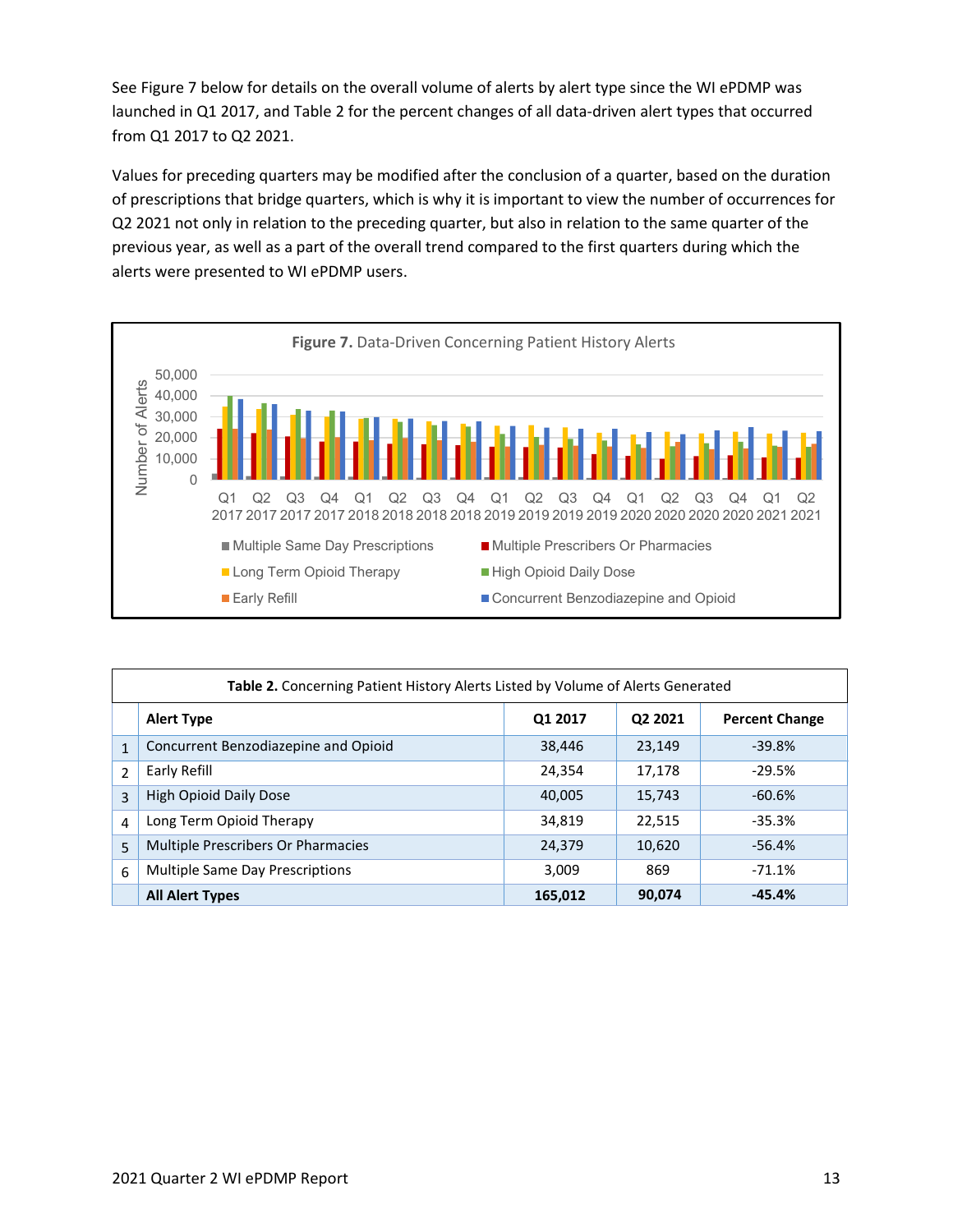## <span id="page-13-0"></span>Disclosure of WI PDMP Data

Between April 1 and June 30 (Q2), 2021, healthcare users made a total of 1,973,422 patient queries, a slight decrease compared to Q1 2021 by 2.4%. Among them, 43% of the queries were performed by delegates of prescribers or pharmacists, 35% were performed by prescribers, 17% by pharmacists, and nearly 4% by other non-prescribing healthcare professionals. Percentages of the queries performed by various user type have been consistent between Q1 and Q2 2021 (Figure 8).



Utilizing the National Association of Boards of Pharmacy's PMP InterConnect (PMPi) and the RxCheck interstate data sharing hub, the WI ePDMP is currently connected with 29 state PDMPs as well as the Military Health System. This interstate data exchange allows healthcare users to expand the WI ePDMP patient query to return results from PDMPs in other states, including Wisconsin's border states of Minnesota, Michigan, Illinois, and Iowa.

Healthcare professionals from 20 health systems in Wisconsin now have one-click access to the PDMP from within their electronic health record (EHR) platform in order to facilitate patient queries within a provider's workflow. Figure 9 below shows that, in Q2 2021, nearly 55% of patient queries were through the direct EHR integration, which is up from 51% in Q4 2019, the first quarter where EHR integration accounted for more than 50% of queries.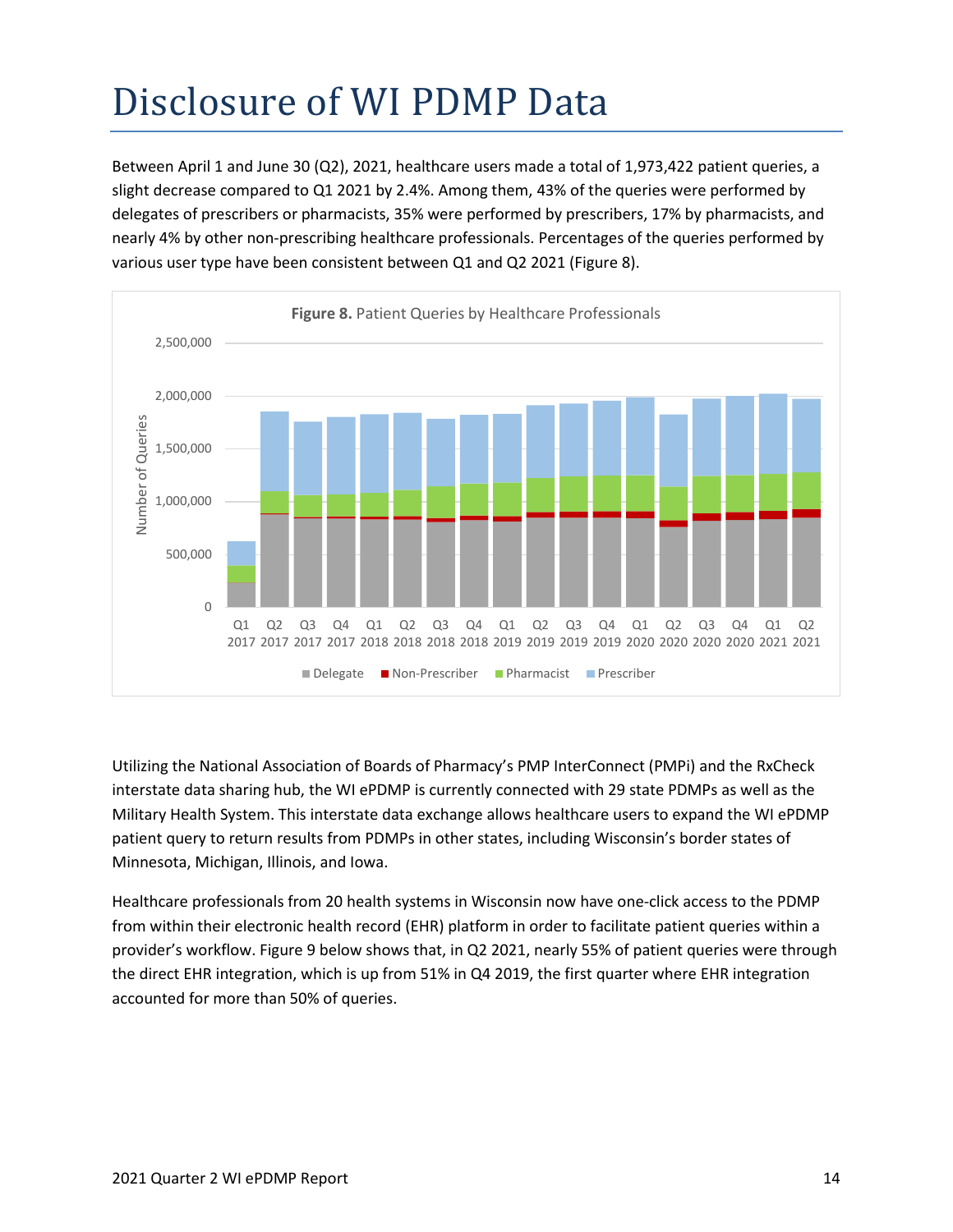

Authorized individuals from non-healthcare groups made a total of 466 requests for PDMP data in Q2 2021, which is a 12% decrease over the previous quarter. As Figure 10 shows, authorized law enforcement queries continue to make up the largest proportion of the total non-healthcare queries (46%).

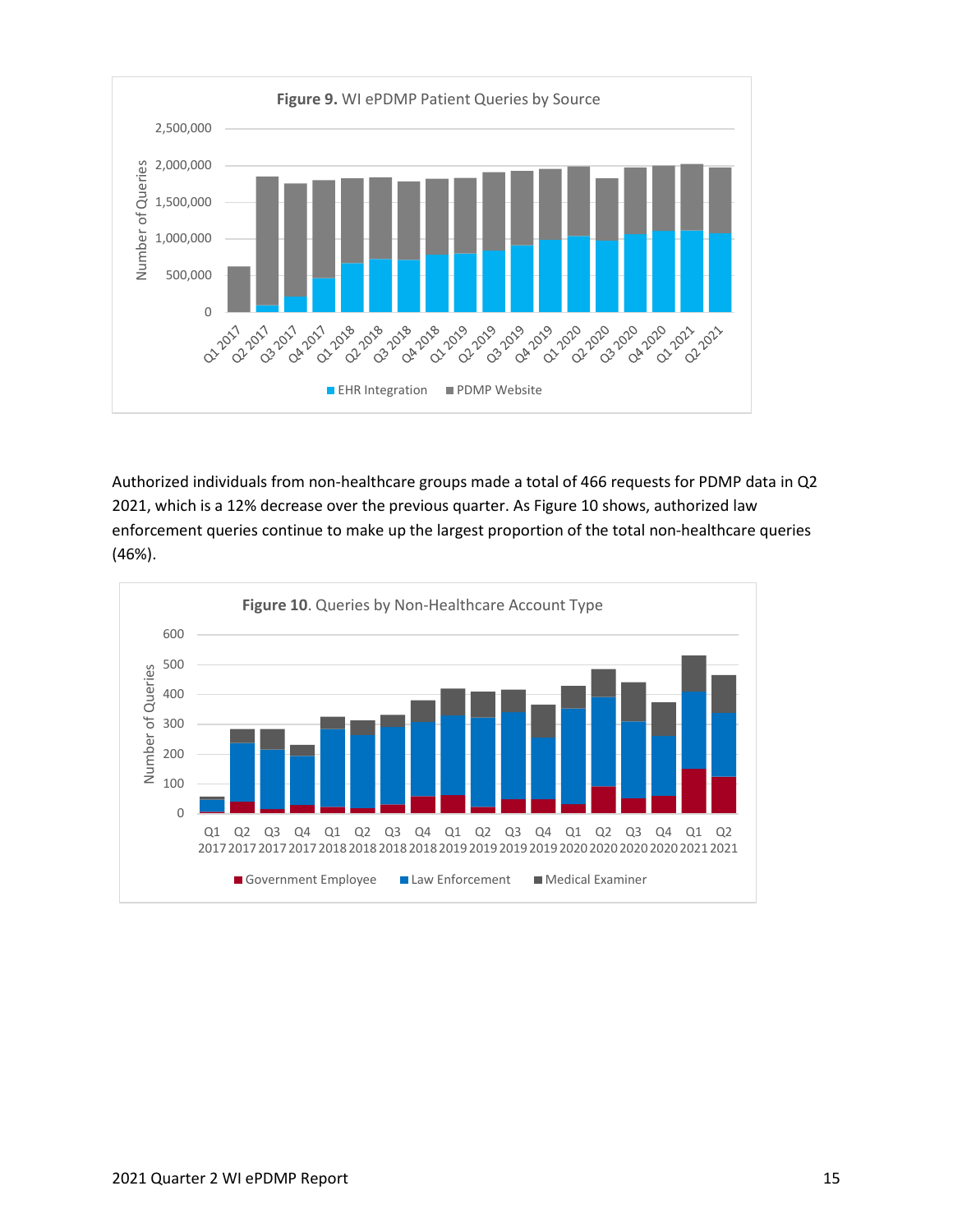#### <span id="page-15-0"></span>Law Enforcement Reports

In Q2 2021, there were 569 events reported to the WI ePDMP by Wisconsin law enforcement agencies as required by s. [961.37 \(3\) \(a\),](https://docs.legis.wisconsin.gov/document/statutes/961.37(3)(a)) Wis. Stat. The law requires the agencies to submit a report in each of the following situations:

- 1. When a law enforcement officer receives a report of a stolen controlled substance prescription.
- 2. When a law enforcement officer reasonably suspects that a violation of the Controlled Substances Act involving a prescribed drug is occurring or has occurred.
- 3. When a law enforcement officer believes someone is undergoing or has immediately prior experienced an opioid-related drug overdose.
- 4. When a law enforcement officer believes someone died as a result of using a narcotic drug.

Prescribers of patients associated with these events receive a proactive email notice from the WI ePDMP, in addition to the event being captured as an alert on the patient report in the WI ePDMP. Figure 9 shows the number of law enforcement reports submitted to the WI ePDMP by month since the WI ePDMP was launched. There is no statutory requirement for law enforcement agencies to submit their reports within a certain timeframe after the date of the event, and outreach efforts continue to emphasize the value that law enforcemnt reporting brings for healthcare clinical decision making.



The distribution of submission by report type varied from one quarter to the next. The 2021 year-todate distribution by report type can be seen below:

- 48.4% of the reports submitted were for suspected non-fatal opioid-related overdose events.
- 27.0% of the reports submitted were reports of stolen controlled substance prescriptions.
- 17.1% of the reports submitted were for suspected violations of the Controlled Substances Act.
- 7.3% of the reports submitted were for suspected narcotic-related deaths.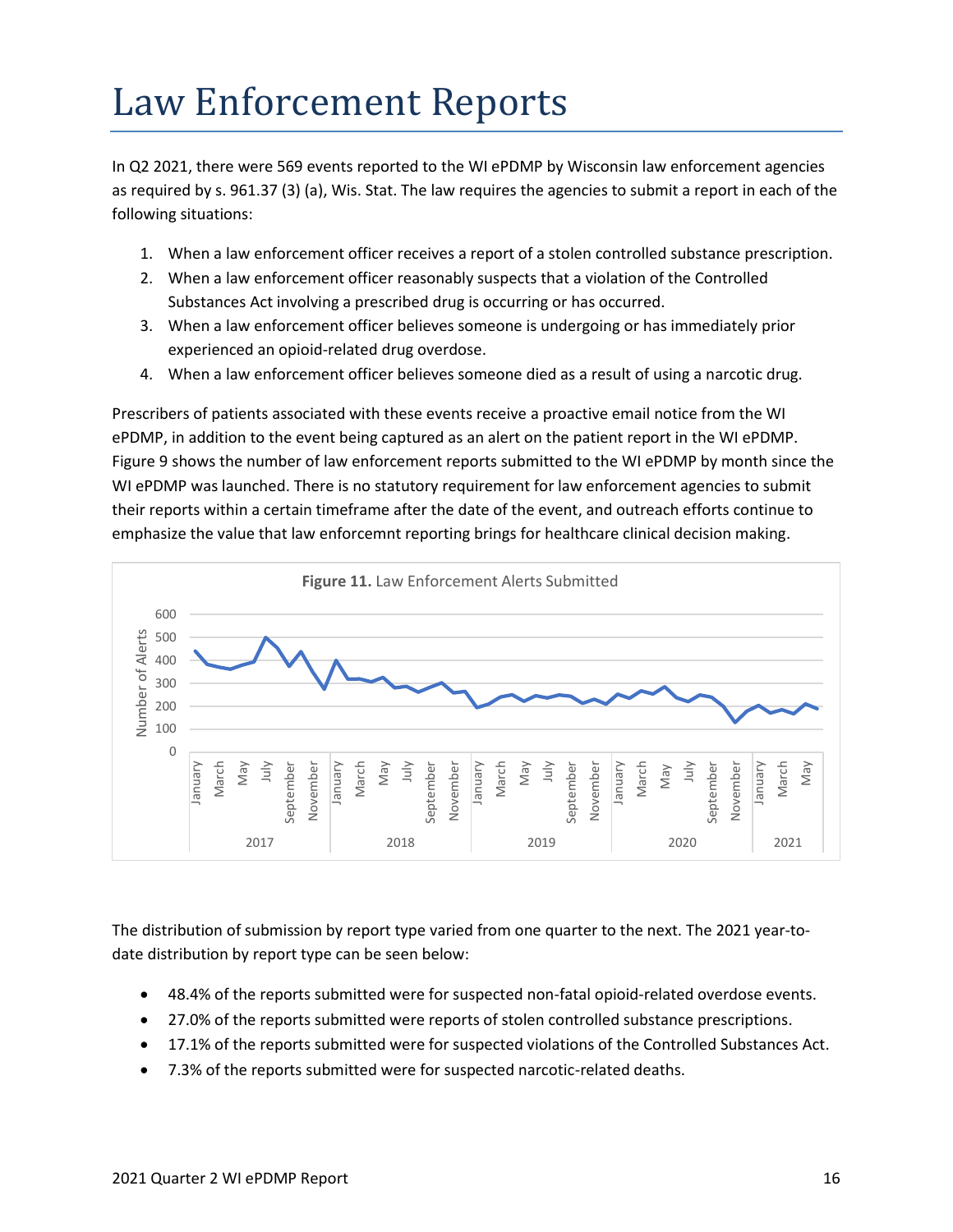## <span id="page-16-0"></span>Summary

The second quarter of 2021 shows an overall increase in dispensing of monitored prescription drugs in Wisconsin compared to Q1 2021 or the same quarter in Q2 2020. However, the continuation of a decreasing trend is observed when the number is compared to the pre-pandemic quarters prior to Q2 2020. The decreasing trend is observed across drug classes including opioids and benzodiazepines with the exception of stimulants. The dispensing of stimulant prescriptions in Q2 2021 exceeds the number of Q4 2020 when the dispensing of stimulant prescriptions in Wisconsin peaked since Q1 2014, aligning with trends observed nationwide. Given that the number of patient queries performed per month has remained consistent, WI ePDMP continues to be a valuable tool to support safe prescribing, treatment, and dispensing decisions as the drug abuse epidemic continues to evolve.

From Q1 to Q2 2021, the quarterly dispensing of all monitored prescription drugs increased by 2.5%, which equates a 3.9% increase compared to the same quarter of the past year in 2020. The breakdown of dispensing by drug class is as follows:

- The number of opioid prescriptions dispensed in Q2 2021 increased by 2.6% compared to the previous quarter, which is nearly an increase of 4.0% compared to the same quarter in 2020.
- The number of benzodiazepine prescriptions dispensed in Q2 2021 decreased slightly (less than 1%) compared to the previous quarter and a decrease of 3.1% compared to the same quarter in 2020.
- The dispensing of stimulant prescriptions increased in Q2 2021 by 2.7% compared to the previous quarter, which equates a notable 9.8% increase compared to the same quarter period in 2020. Moreover, the dispensing of stimulants in Q2 2021 exceeds the Q4 2020 by 1.4% when the stimulant dispensing peaked since 2014.
- The dispensing of the top 15 most dispensed monitored prescription drugs in Q2 2021 compared to Q1 2021 has overall increased. The greatest increases were found in Pregabalin (5.1%), Oxycodone HCI (4.4%), and Amphetamine-Dextroamphetamine (3.8%).

Encouraging trends found in the WI ePDMP continued in Q2 2021.

- The dispensing of Buprenorphine HCl-Naloxone HCl Dihydrate remains as the 13th most dispensed monitored prescription drug in Q2 2021. With an increase (3.0%) from Q1, its dispensing bounces back to the level prior to Q1 2021 when the dispensing had a decrease of 3.3% compared to Q4 2020. Buprenorphine HCl-Naloxone HCl Dihydrate is one of the medications commonly used as part of Medication-Assisted Treatment (MAT) for opioid use disorder. With the increase, Buprenorphine HCl-Naloxone HCl Dihydrate has an increase of nearly 10% in the past 12 months and a notable 55% increase since Q3 2018, the first quarter when Buprenorphine HCl-Naloxone HCl Dihydrate moved into the top 15 dispensed monitored prescription drugs.
- The quarterly number of concerning patient alerts has a 1.1% increase from Q1 to Q2 2021. However, the overall alerts decreased by 45.4% compared to Q1 2017 when the information was first made available. The data-driven alerts are automated to alert authorized WI ePDMP healthcare providers of potential indications of abuse or diversion of prescribed controlled